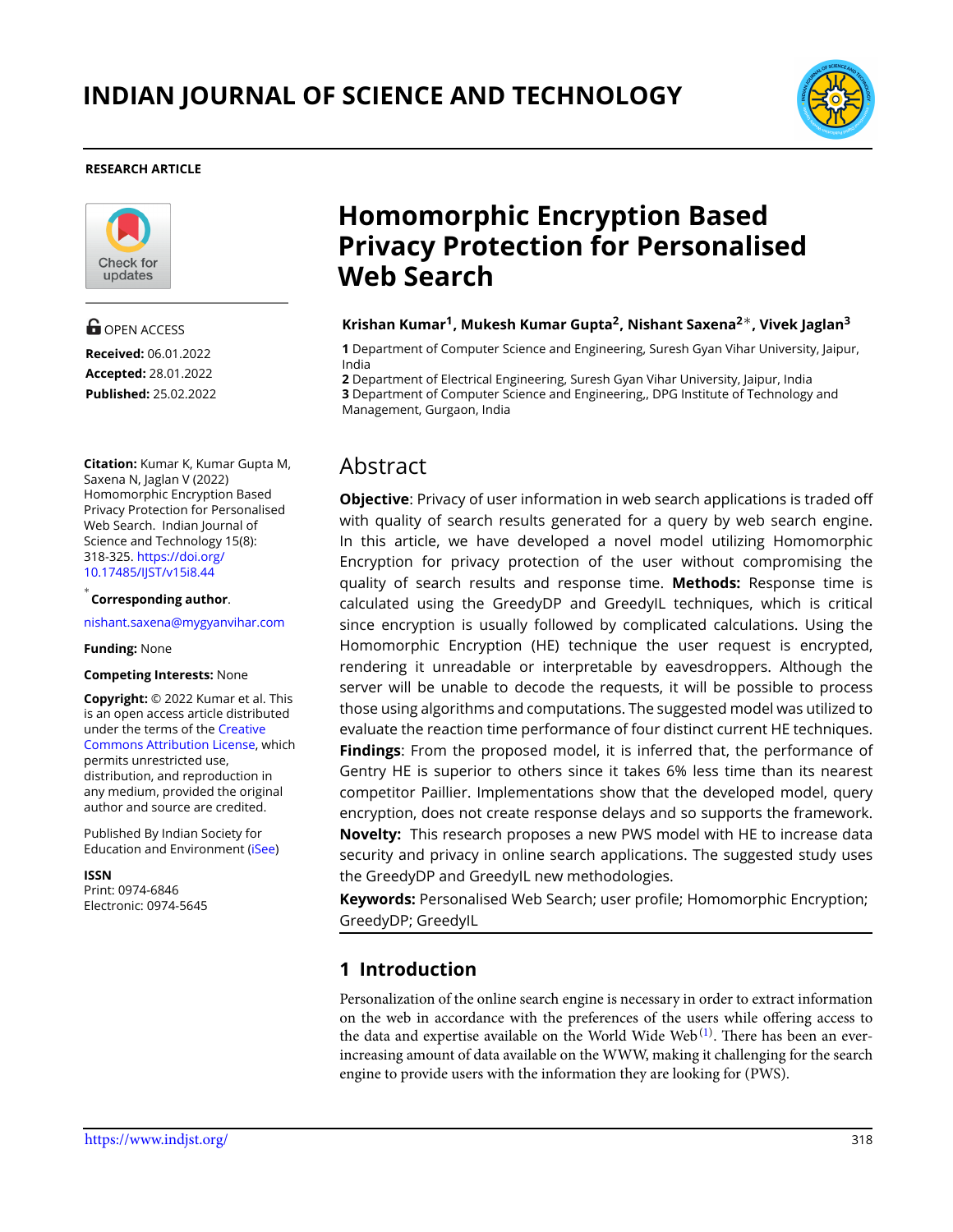In earlier researches, user profile has been constructed based on user interaction with a search engine.The developers created and implemented a Google wrapper around the Google search engine, which is used to log the queries, search results, and clicks on a user basis. Then the information is used to construct user profiles, users register, and log in to store cookies on their local machines with user IDs $^{(2)}$  $^{(2)}$  $^{(2)}$ . The technique is developed for one particular search engine only. It seems to be a limitation for the existence of personalised search apps that people don't want to share their personal information with search engines. Privacy in PWS is a tough study subject because of this. User customised privacy-preserving search (UPS)<sup>[\(3\)](#page-7-2)</sup> can keep hold of privacy protection need; but this is faulted with the prospects of eavesdropping when a generalised profile is forwarded to the server. Privacy-enhancing PWS which has been involved in the creation of the hierarchical user profile, primarily based on the personal interests of the users because most of the users do not want to share private information with the search engine. This technique does not support the concept of run time profiling which is considered a big drawback  $^{(4,5)}$  $^{(4,5)}$  $^{(4,5)}$  $^{(4,5)}$  $^{(4,5)}$ . A generalized offline user profile is created only once, and it is used for every query without making any changes in it. WordNet is publicly accessible data covering the entire topic domain of human knowledge<sup>[\(6,](#page-7-5)[7\)](#page-7-6)</sup>. The major drawbacks of this technique are, they didn't take benefits of high computation speed and search algorithms at server side and use more bandwidth by sending user profile with each query.

At the same time, the web server is susceptible to assaults such as URL manipulations, which compromise the privacy of the user. To avoid this kind of assault, it would be sensible to utilise Homomorphism Encryption (HE), which combines data encryption with privacy protection, to create a new method <sup>([5](#page-7-4),[8](#page-7-7)[,9\)](#page-7-8)</sup>. That's why attempts are made to incorporate the HE request for privacy protection into tailored online searches.

# **2 Proposed Model for Privacy Protection**

The system proposed by us has addressed all the important issues discussed in the previous sections. Contrary to the run time profiling which is not supported by current profile-based personalized web search systems and user profiles being generated offline only once provides poor search quality, we have implemented the runtime profiling technique with the help of the GreedyDP algorithm and greedy IL algorithm.This online profiler is implemented on the client machine itself. Figure 1 explains how the proposed system works. The user profile and encrypted query are submitted to the server for desired results. This will increase computation cost and complexity at the server end, but it is worth protecting the privacy of the user.



**Fig 1.** Proposed architecture

Users submit the query to the proxy at the client machine; the online runtime user profile is generated at the client-side based on the query and other information on the client machine. After encrypting the query and online profile with privacy requirements, it is submitted to the web server for personalized search. Search results are prepared by the server from cipher text by fully Homomorphic Encryption Technique. After this, the search results are sent to the client through proxy. Proxy decrypts the results, re-ranks them with the help of a complete user profile, and provides them to the user. Still, the adversary at the honest but curious server can identify the user with an IP address and pair of Public-Private keys.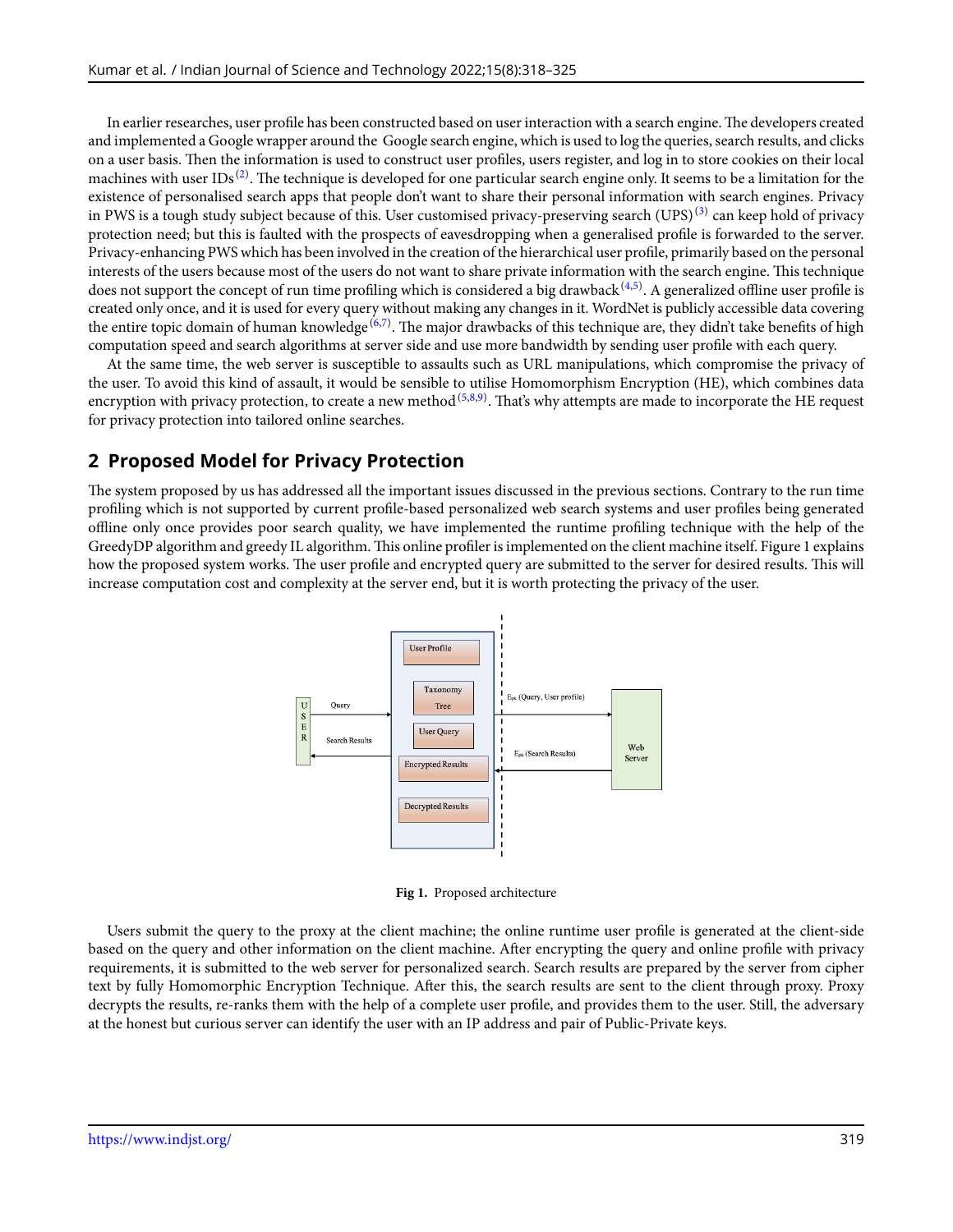# **3 Homomorphic Encryption and Privacy Requirements**

PWS deals with user data and has created very serious privacy concerns. For example, personalized web search is dependent on sensitive private information which can be stolen and abused if communication is executed on remote servers. To handle this problem information processing and cryptography can be used to protect the privacy of the user. Service providers will not be able to access the content of encrypted data because it will be processed in an encrypted format. Homomorphic cryptosystems and multi-party computations (MPC) can be used to process encrypted data. A framework that comprises Homomorphic encryption and data fragmentation to improve the secure distribution of information in a cloud computing environment has also been developed<sup>[\(10](#page-7-9))</sup>. The challenges of security, integrity, authentication, and confidentiality have been addressed successfully with the help of Homomorphic Encryption.

An idea and mechanism for preserving the user location using Homomorphic Encryption have been presented, where the user can encrypt data with the public key and transfer it to the cloud $^{(11)}$  $^{(11)}$  $^{(11)}$ . The cloud server can perform calculations and computations on the cipher text, but it cannot decrypt the results of the computations as it does not have the private key. The server responds the cipher text back to the user who can decrypt the results to get the desired results. The idea of protecting the location of the user is restored as the client can hide the location-based query from the server. So Homomorphic Encryption gives a new dimension to cloud storage and security. We can secure the plane text from being exposed using Homomorphic Encryption $^{(12)}$  $^{(12)}$  $^{(12)}$ . With the advent of a Fully Homomorphic Cryptosystem, the data has become semantically secured.

A secure, efficient, and privacy-preserving technique to compute Linkage Disequilibrium measures over the genome data  $^{(13)}$  $^{(13)}$  $^{(13)}$ . The Approach improves the computational complexity and storage. The authors worked on genome data to check performance results using Pearson's correlation coefficient, Goodness of fit test, LD coefficient.

It is evident that a Fully Homomorphic Encryption can improve performance and security based on weak assumptions. A levelled fully homomorphic encryption has also been proposed for evaluating arbitrary polynomial-size circuit of a priori bounded depth without Gentry's bootstrapping procedure<sup>[\(14](#page-7-13))</sup>. The authors worked on Fully Homomorphic Encryption based on learning with error or Ring learning with error problems that have  $2^\lambda$  security against the known attacks. Table 1 shows the comparative analysis of various Homomorphic Techniques.

| Tuble 11 Comparative analysis of various riomomorphic recumques |                                                     |                                                                                                                                                                       |  |
|-----------------------------------------------------------------|-----------------------------------------------------|-----------------------------------------------------------------------------------------------------------------------------------------------------------------------|--|
| <b>Type</b>                                                     | <b>Type of Homomorphic</b><br>encryption Efficiency | <b>Efficiency and Security</b>                                                                                                                                        |  |
| Unpadded<br><b>RSA</b>                                          | Multiplicative                                      | Deterministic and can be cracked using chosen plain text attack                                                                                                       |  |
| ElGamal                                                         | Multiplicative                                      | Probabilistic chosen-cipher text has the chosen-cipher text attack                                                                                                    |  |
| Goldwasser-<br>Micali                                           | XOR/ Additive -encrypts<br>a single bit at a time.  | Not an efficient cryptosystem, as cipher texts may be several hundred times larger than the<br>initial plaintext.                                                     |  |
| Paillier                                                        | Additive                                            | Probabilistic, efficient, and simple. It involves only one multiplication for each<br>homomorphic addition and one exponentiation for each homomorphic multiplication |  |
| Gentry                                                          | Fully                                               | Efficient as it computes an arbitrary number of operations on encrypted data. However<br>practically not possible.                                                    |  |

**Table 1. Comparative analysis of various Homomorphic Techniques**

It is obvious that web search engine is not supposed to remember about the user's private sensitive information, due to encryption of inputs, intermediate and output results are encrypted. At the same time, users also do not have any information about the algorithms at web search engine end users for finding search results. This informal information is not sufficient rather all cryptographic protocols, privacy reserving data communication should be accompanied by security proof and protocols  $^{\rm (15)}.$  $^{\rm (15)}.$  $^{\rm (15)}.$ 

The level of security generally depends on the assumptions about the intentions and capabilities of adversaries. It is assumed that the attacker cannot break hard mathematical problems because of its limited computation power. It is also assumed that keys are generated as well as certified by a trusted third party if needed.

The web search engine can be considered as a curious but honest adversary who is participating in the process. Web search engine follows all the protocols correctly to provide desired results to the user but being curious it collects all input, intermediate, and the output to learn about the user. Web search engine's intentions as malicious adversaries can influence the computation of search results that users obtain are possibly incorrect. Web search engines can easily influence the output by changing user's values  $|q(1)|$ ,  $|q(2)|$ and using some fictive values and may lead to wrong output. It can encrypt the values by using the user's public key SK. A malicious outsider adversary which is not part of the computation can change the search results by replacing the user's encrypted input with encrypted bogus values. In the call the communication between user and web search engine is not secured with cryptographic techniques. Even though outsider adversaries are the truth of real-world application, our focus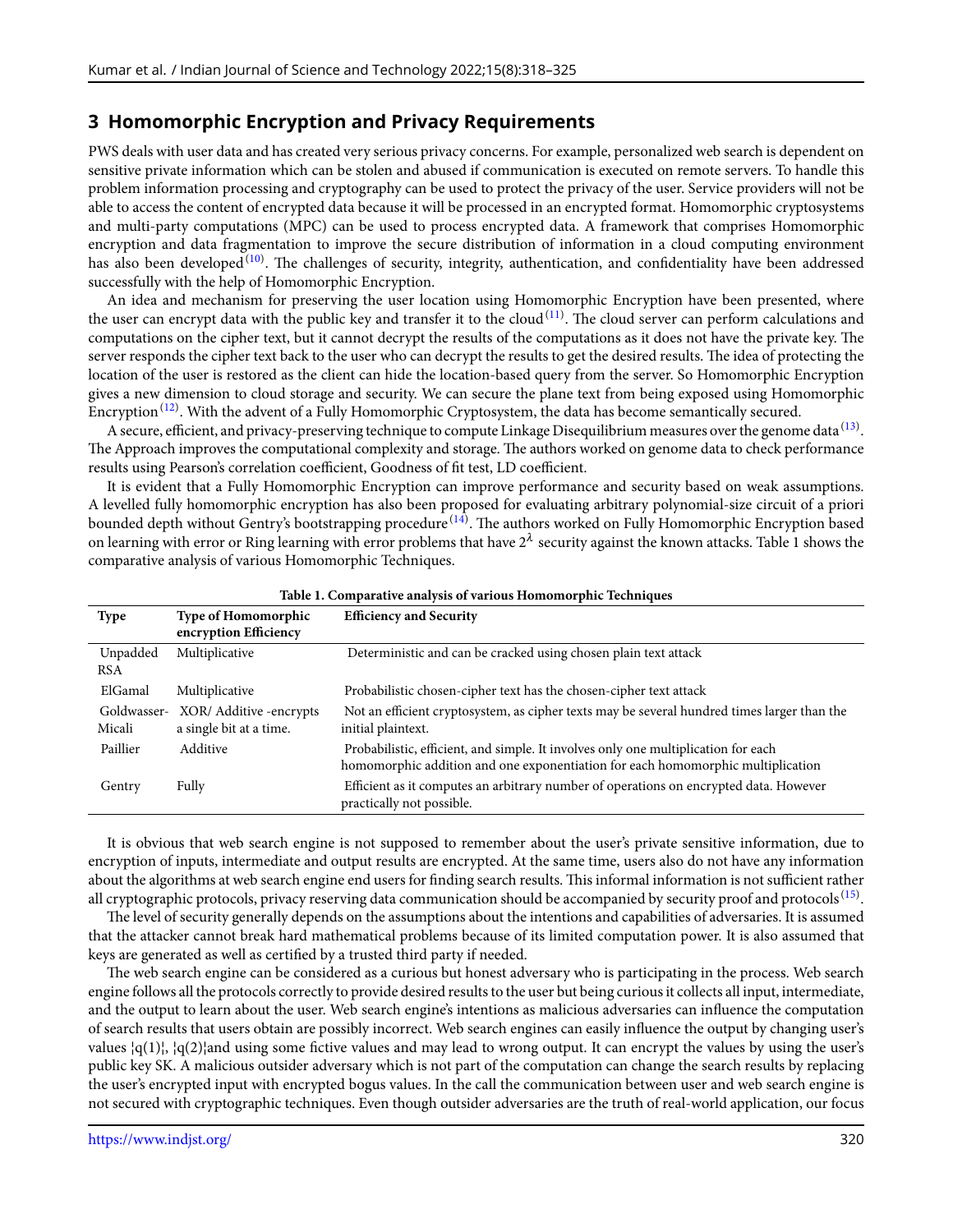lies on adversaries participating in the process.

Privacy against malicious adversaries is hard to achieve and not much work is reported in the literature. The transformation needs proof against all intermediate computation using zero-knowledge proofs and commitment schemes although these can be computationally demanding. One more aspect of the attacker model is collusion, if more than one user is using the same private-public key for communication with a web search engine then they can conceal one another's sensitive information. The final aspect of privacy is the algorithm that the web search engine is using  $^{(16)}$  $^{(16)}$  $^{(16)}$ . Users should not be allowed to send arbitrary input information to the web search engine because it can infer critical information about the algorithm with the help of a sensitivity attack. We can keep the algorithms at web search engines secret by not providing direct input-output relation. It appears worth noting that in privacy-protected solutions the web search engine will be able to identify the user with IP address and unique public-private key pair.

#### **4 System Model**

Users are benefited by providing private information; but their privacy is at stake as the service providers cannot be trusted to preserve the fidelity of the personal information of the user; Therefore, this information is always on the verge of leakage or stolen. In personalized web search, two parties are involved - the user who owns sensitive/private information query q(i) and the web search engine which has all the algorithms f(.) to provide desired results to the user.

<span id="page-3-0"></span>The user is interested in web search results  $f(q(i))$  but does not want to reveal the query  $q(i)$  to the Web search engine because of privacy issues. At the same time, Web search engine does not or cannot reveal its algorithm f(.) to the user for commercial or computational reasons. Web search engines have an algorithm that can process two queries  $q(1) \& q(2)$  to get a binary classification result C as shown in Figure [2.](#page-3-0)



**Fig 2.** Block Diagram for data Communication

$$
C = \begin{cases} 0, & \text{if } h1q(1) + h2q(2) < T \\ 1, & \text{otherwise} \end{cases} \tag{1}
$$

Here, the queries q(1), q(2), and classification  $C \in \{0,1\}$  are private to the user; so these are kept secret from the Web Search Engine<sup>[\(17](#page-7-16))</sup>. The linear weights h1, h2, and T (Threshold) are private to Web search engines. We can say Web Search engine should be unaware of not only the queries q(i) but also the search results C. The assumptions made in the contemplated work are: -

**Assumption 1:** The Web Search Engine calculates f(q(i)) precisely without disrupting the value of C. Web search engine's attacks to obtain input queries, intermediate results h1q(1) +h2q(2), or C, will make it honest-but-curious or it can be considered a semi-honest party

**Assumption 2:** In this case, the User should not make many search query requests to the search engine, because it may help Web Search Engine in calculating the values of h1,h2, and T by implementing trial and error technique which is considered as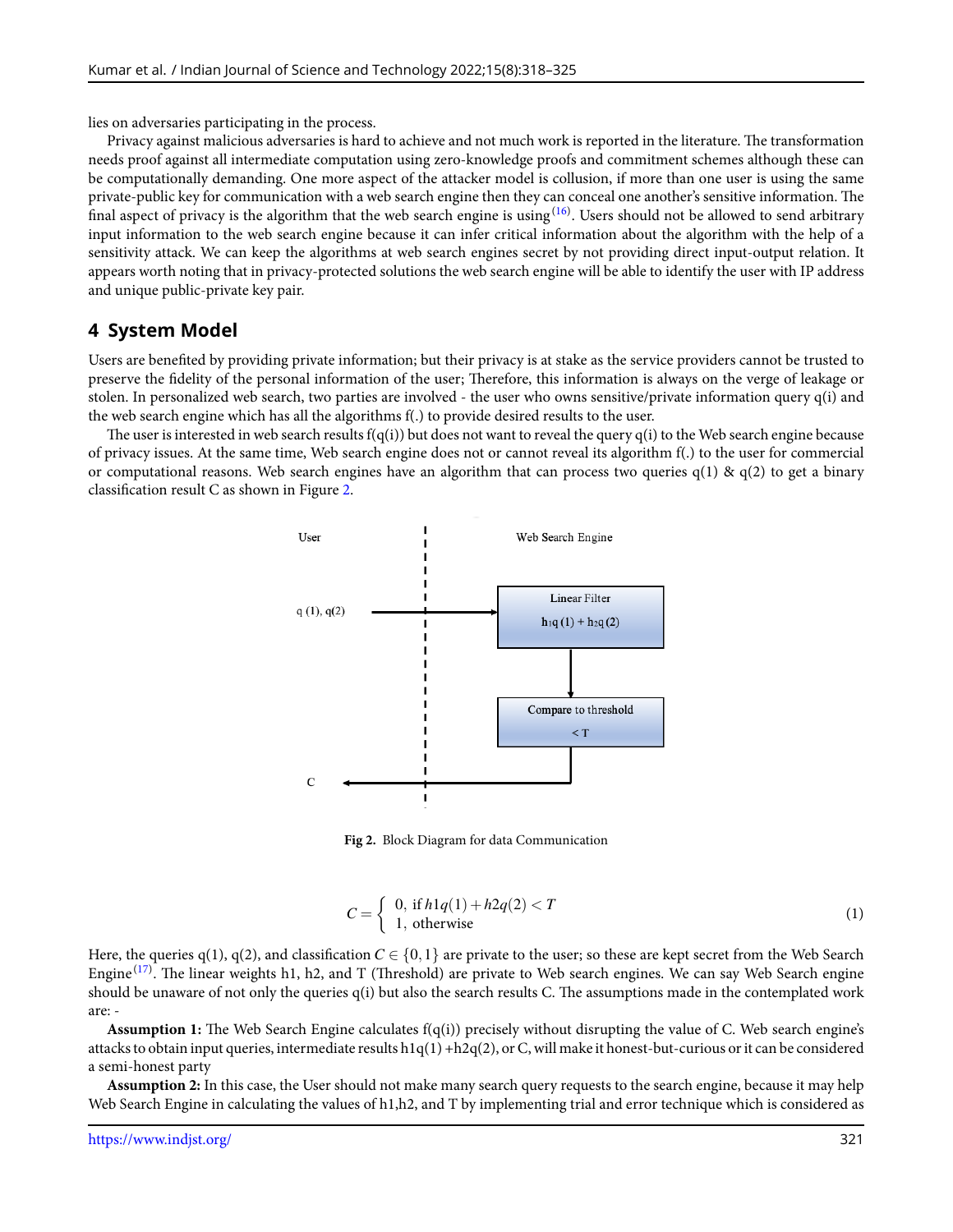

sensitivity attack and these attacks are untreatable in cryptography.

**Fig 3.** Privacy Protected version of data Communication

#### **5 Query Encryption**

Query encryption is divided in two steps. First step is Encrypted samples and second step is homomorphic cryptosystems.

#### **5.1 Encrypted Samples**

Now let us consider a situation where user submits web search engine, the query q(i) in encrypted form. User encrypts q(i), using a public key cryptosystem with the additively homomorphic property  $^{(8-11)}$  $^{(8-11)}$  $^{(8-11)}$  . The key properties of additive homomorphic encryption are:

$$
D_{sk} (E_{pk}(m_1) . E_{pk}(m_2)) = m_1 + m_2
$$
 (2)

$$
D_{sk}\left(E_{pk}\left(m\right)w\right)=w.m
$$

User sends only its public key and ciphertext to the web search engine; subsequent steps are explained in the Figure 3. For better understanding, ciphertext notation for encrypted query using public key pk.

q(i) encrypted with public key

$$
E_{pk}(q(i)) = (q(i))
$$
\n<sup>(3)</sup>

With Additively Homomorphic Public Key Encryption we can rewrite equation (1) as given below.

 $E_{pk}(h_1(q(1)) + h_2(q(2)) = (h_1(q(1)) + h_2(q(2))$  $= (h_1(q(1)) \cdot h_2(q(2))$ 

$$
= (q(1)||h1|(q(2)||h2 mod n \t\t(4)
$$

It appears from equation (4) that the web search engine does not need the secret decryption key SK from the user to compute the encrypted result of linear combination h1q(1) + h2q(2) from the ciphertext values  $|q(1)|$  and  $|q(2)|$ . The web search engine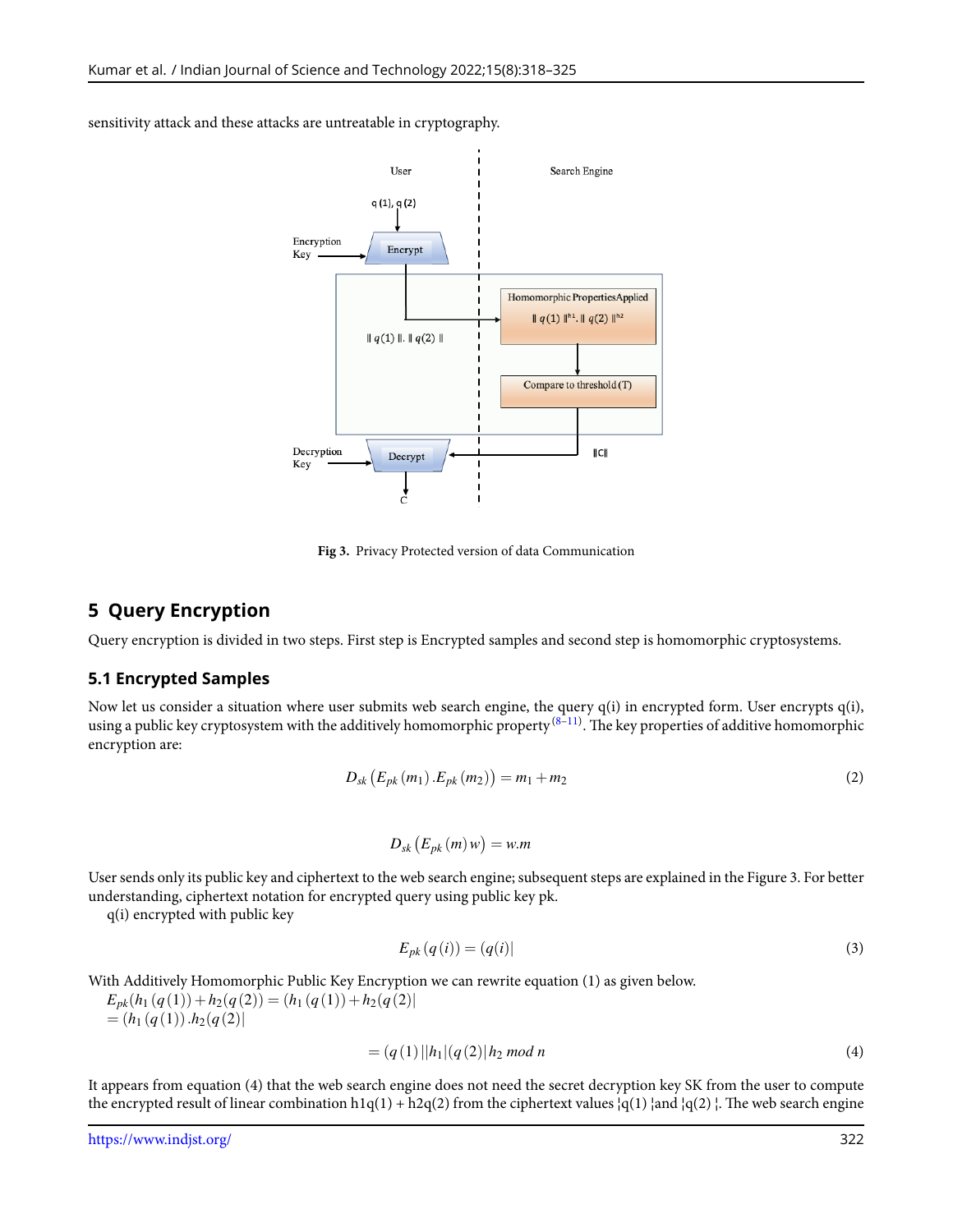does not need user involvement in computing search results  $\vert h \vert q(1) \vert + \vert h \vert q(2) \vert$  after submitting the query. The search results computed by the search engine are still encrypted and can be decrypted by the user with SK.

The web search engine can compare the encrypted result  $\vert h_1q(1) + h_2q(2) \vert$  with the plaintext threshold T with the help of the user. Without the help of the user, the web search engine cannot calculate the result by itself. Otherwise, the web search engine will easily decrypt most of the ciphertext by binary search. Arithmetic Comparison Protocol (ACP) and MPC Using Garbled Circuits are used to calculate results. Web search engine holds the encrypted results ¦C¦after completion of the interactive protocol. Web search engine submits ¦C¦to the user, which can use the result after decryption with its secret key SK.

The complexity of communication increases when a public-key cryptosystem is used as compared to plaintext.This is because of data expansion, computation overhead, and interactive protocols for comparing.

#### **5.2 Homomorphic Cryptosystems**

Operations like linear filters, signal transformation, and correlation evaluations are the inner products of two discrete-time signals; we can also consider them as arrays of values  $x(i)$  and  $y(i)$ . The inner product can be defined for the M sample –

$$
I = \langle x(.), y(.) \rangle \geq \begin{pmatrix} x_1 & x_2 & \cdots & x_m \end{pmatrix} \begin{bmatrix} y_1 \\ y_2 \\ y_m \end{bmatrix} = \sum_{i=1}^m x(i) y(i)
$$

Where,

X(i) is individually encrypted

Y(i) is in plain text.

Using notation (3) and by implementing the additive-homomorphic property of the Paillier public-key cryptosystem equation (5) can be directly operated on encrypted signal samples  $|x(i)|$ 

 $\sum_{pk} (I) = \sum_{pk} (\sum_{i=1}^{m} x(i) y(i))$  $=\prod_{i=0}^{m} \sum_{pk} x(i) y(i)$ 

$$
=\prod_{i=0}^{m} (x(i)|y(i)
$$
\n<sup>(6)</sup>

This is a generalized expression for the M sample. Equation (6) states that linear operations can be implemented on encrypted signals without interactive protocols between parties.

Equation (5) can be rewritten as given below if  $x(i)$  &  $y(i)$  are both encrypted.

$$
E_{pk}(x(i).y(i)) = E_{pk}(x(i)).E_{pk}(y(i))
$$

Here, (.) produces  $|x(i),y(i)|$  which is additively homomorphic cryptosystem and not the usual modular multiplication. As per equation (7) it possesses multiplicative homomorphic property. A cryptosystem that has additive, as well as multiplicative homomorphic properties, is known as a Fully Homomorphic Cryptosystem. It is a rather inefficient means to implement fully homomorphic encryption (FHE) and a secure two-party multiplication protocol can be used for testing purposes.

If message  $x(i)$  &  $y(i)$  contain M samples then, we can calculate Squared Error Distance D which can be defined as-

*D* = (*x* (*.*)*−y*(*.*)*|* 2  $=\sum_{i=1}^{m}(x(i)-y(i))^{2}$ 

$$
= \sum_{i=1}^{m} x(i)^{2} + \sum_{i=1}^{m} y(i)^{2} - 2\sum_{i=1}^{m} (x(i) \cdot y(i))^{2}
$$
\n(8)

Considering the case that  $x(i)$  is available as cipher text  $|x(i)|$ 

$$
E_{pk}(D) = E_{pk} \left( \sum_{i=1}^{m} (x(i) - y(i))^2 \right)
$$
  
=  $\left( \sum_{i=1}^{m} x(i)^2 + \sum_{i=1}^{m} y(i)^2 - 2\sum_{i=1}^{m} (x(i) \cdot y(i))^2 \right)$   
=  $\prod_{i=1}^{m} (x(i)|^2 \cdot \prod_{i=1}^{m} (x(i) \cdot y(i) \cdot \prod_{i=1}^{m} y(i)$  (9)

Y(i)2 requires the encryption which can be computed using the public key.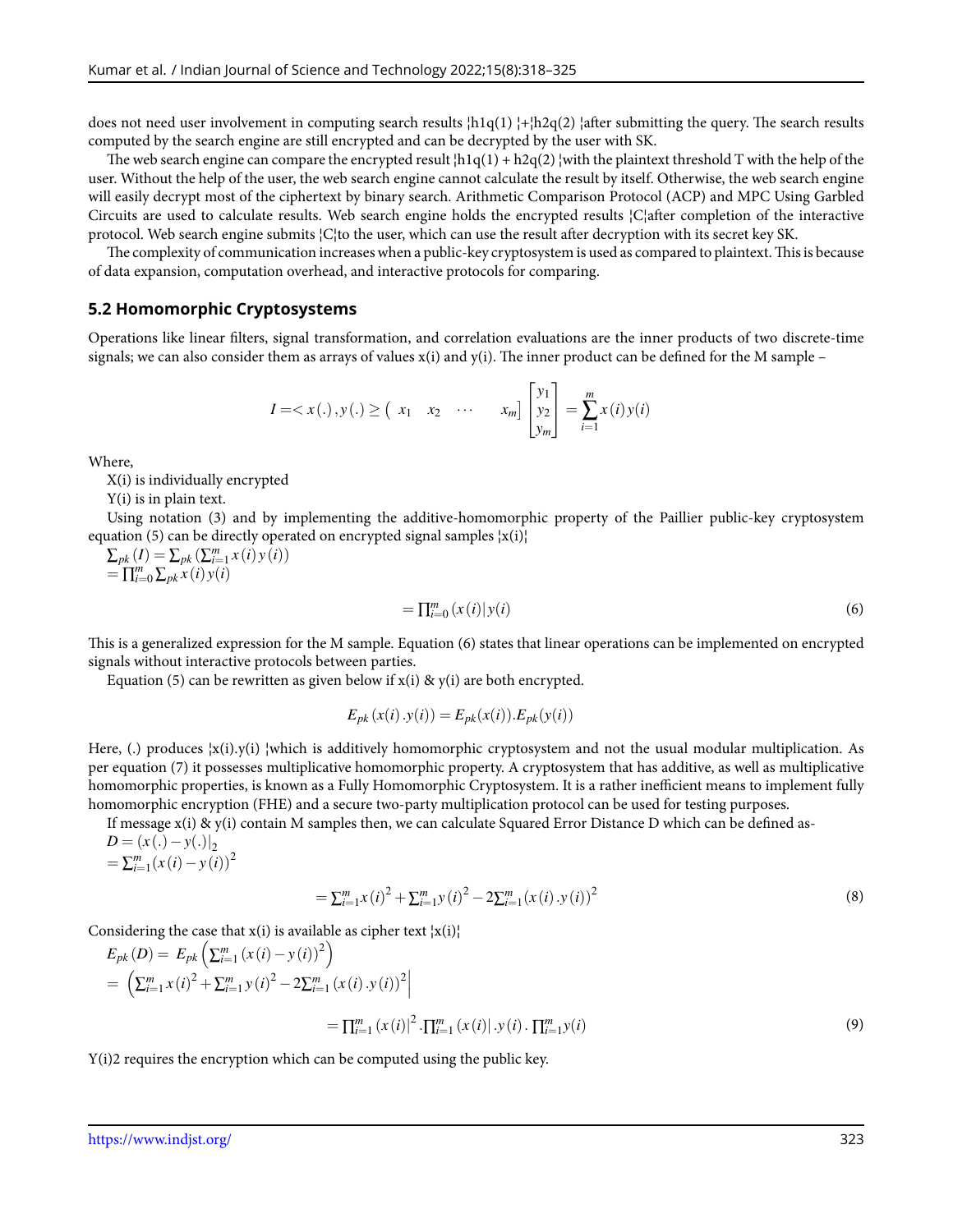<span id="page-6-0"></span>

| Hardware | <b>CPU</b>              | Intel Core i3 CPU @1.80 GHz |
|----------|-------------------------|-----------------------------|
|          | RAM                     | 6 GB                        |
|          | <b>External Storage</b> | 1 TB                        |
| Software | Internet                | Gigabit Ethernet            |
|          | <b>Operating System</b> | Windows 10 - 64 bit         |
|          | Java                    | Java Version 11             |
|          | Middleware              | Eclipse IDE                 |

**Table 2. Hardware and Software Requirements**

# **6 Results and discussion**

The developed model is tested by implementing existing algorithms for performance comparison. GreedyDP and GreedyIL algorithms are implemented in Java programming for creating user profiles. Tomcat Server and PostgreSQL database is used at the backend. Hardware and software configurations used are mentioned in Table [2](#page-6-0).

As evident from Figure 4, the response time increases gradually with increase in seed profile size in case of GreedyDP algorithm while for GreedyIL, initially when seed size is small the increase is gradual but at later stages when seed size increases to 5, 6 the changes are exponential in nature. GreedyDP is taking lesser time than GreedyIL for responding to queries, it is observed that it takes 50 % time only for higher seed size of 5,6 and Therefore, GreedyDP is providing better results as compared to GreedyIL in terms of response time.



**Fig 4.** Number of nodes vs. response time



**Fig 5.** Time cost for the cipher text comparison

The programming part was completed in JAVA and recorded the average time of cipher text comparison phase in the ElGamal, Goldwasser-medically, Paillier, and Gentry techniques. In Figure 5, it can be observed that response time increases gradually with increase in length of security parameter and the proposed Gentry HE is showing minimum response time. Therefore, Gentry HE is performing better as compared to other techniques in terms of response time. The response time of Gentry is 6 % less than Paillier and it takes almost one third time of other algorithms.